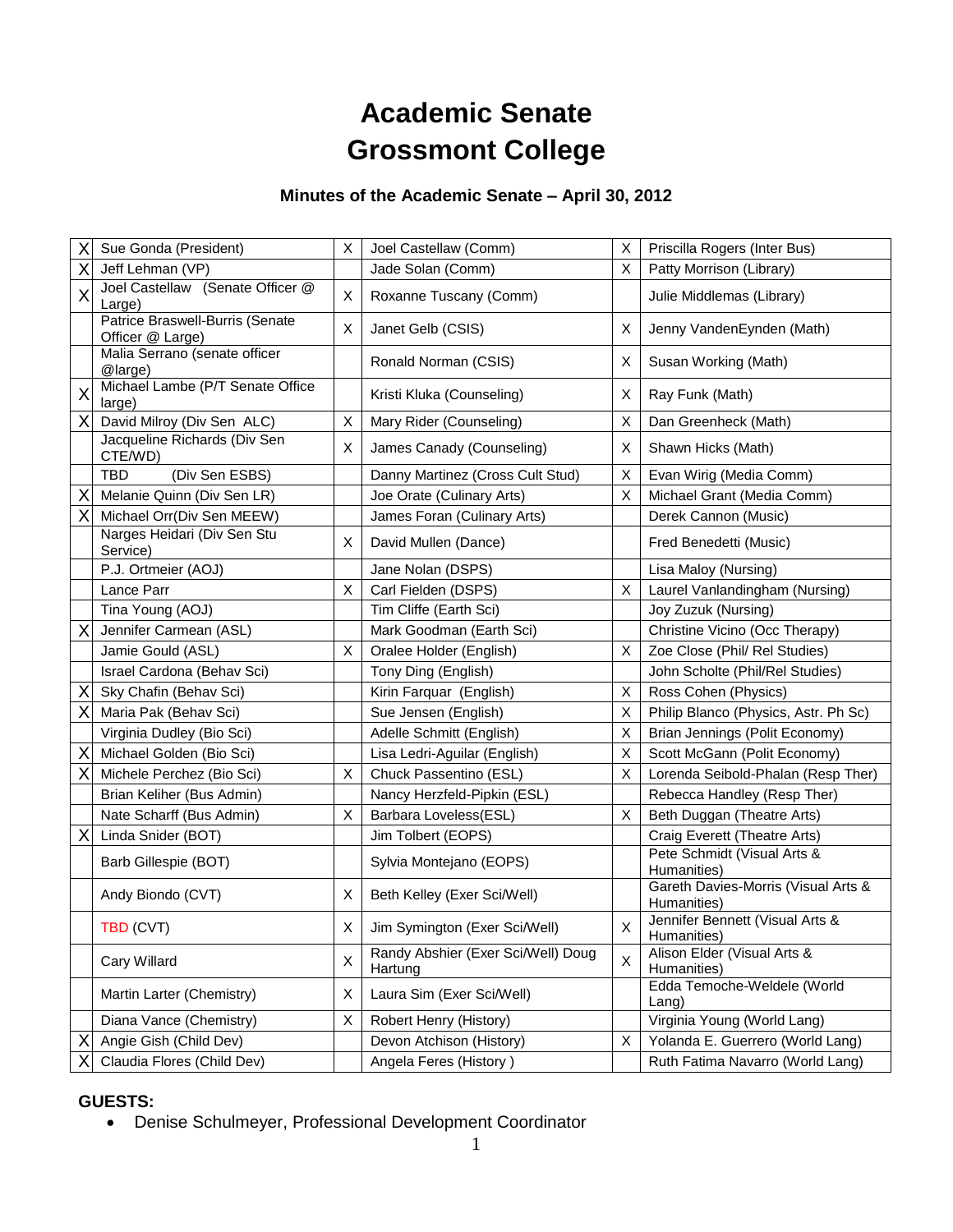- Sheridan DeWolf, Interim Dean Career Tech Ed, Workforce Development
- Michael Reese, Dean Math, Natural Science, Exercise Science and Wellness
- Beth Smith, Math Faculty, ASCCC Vice President

### **RECORDER**: Rochelle Weiser

### **I. CALL TO ORDER (11:05)**

### **A. Public Comment**

**David Milroy:** Come to the screening of the 1939 film "Juarez" with Paul Muni and Betty Davis, about the 19<sup>th</sup> century Mexican revolutionary Benito Juarez. The screening will take place May 3 at 3:30pm, room 220 as part of the Cinco de Mayo celebration on Campus.

### **B. Approval of Agenda**

A motion was made to approve the day's agenda. **M/S/U** Wirig/Flores

**C. Approval of Minutes from April 16, 2012. M/S/U** Lambe/Fielden

### **II. PRESIDENT'S REPORT – Sue Gonda**

- Sue shared a "You Tube" video from History faculty who are working (with Media Comm students) on a collection of oral histories to celebrate GC's 50<sup>th</sup> Anniversary. The theme in these interviews: GC teachers are amazing!
- Sue introduced Pat Murray, GC classified staff member, who is receiving the State Chancellor's Office Classified Employee of the Year Award. To a standing ovation, Pat thanked everyone for their support and voiced her excitement at receiving such an honor. Pat noted it is the people at the college and the district that make students want to keep coming to Grossmont. True to form, Pat announced "Bike to College Day," and she will be biking to work that day and also raising funds for the Tri-Athlon club on campus; people could sponsor her for each mile she completes.
- Sue announced that the District has hired an outside consultant, Dr. Rocky Young, former chancellor of the LA District, among other positions. He has an impeccable reputation among both faculty and administrators with whom he has worked as a knowledgeable, fair expert in allocation of funds in the CCC System. He will make recommendations about a new GCCCD funding allocation formula with a district task force made up of 3 representatives from each of the colleges and the district. GC reps: Dr. Sunny Cooke, Tim Flood, and Jeff Lehman. A few senators expressed concern over the cost of an outside consultant; Sue noted that the district and colleges want an outside resource to create a fair and equitable process. Oralee reported that the members of the Strategic Planning and Resources Council had received an outline of info for the meeting process and thought it might be helpful for the Senators to see it. Sue will send it out to the Senators with some additional context/explanations. [SEE ATTACHED] Senate will receive updates on the process.
- Brief report from the Spring Plenary Session: 1- representatives from each department are needed to help get your courses assigned a C-ID number. Colleges give courses with the same catalog description different names and numbers; the C-ID number allows "like" courses to be identified system-wide so students get the proper major or GE credit when they transfer or attend more than one college. 2-The ASCCC will be examining district governance structures throughout the State and their effectiveness;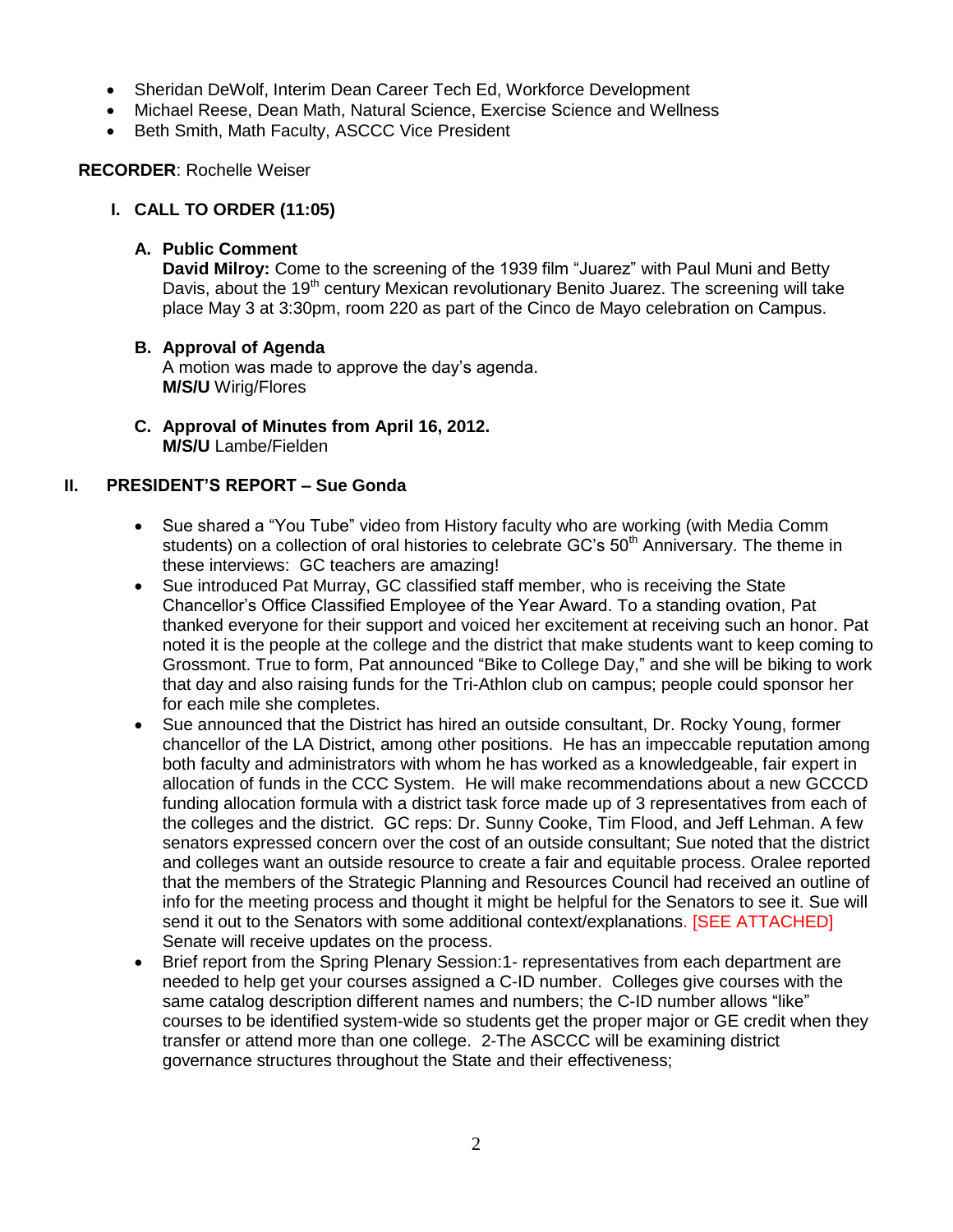### **III. COMMITTEES**

#### **A. Curriculum Committee-Jeff Waller**

Jeff gave a review of the work the curriculum committee has done: 41 course deletions, 9 course additions, 71 course modifications, 2 degree deletions, 2 degree additions, 15 degree modifications, 2 certificate deletions, 3 certificate additions. A District Alignment Task Force created an alignment process; while it isn't perfect (it could use some clarification about communication between departments in the Initation stage), it pretty much captures what we need, **[SEE Alignment Process and Alignment Form, attached]** Curricunet will replace some of this process, because there will be no forms, and hopefully it will help everyone understand exactly where proposals are in the curriculum process. Some upcoming work for the committee: a Curriculum Handbook--to help guide faculty in the process; incorporate our alignment process into the new Curricunet system; bringing Curricunet on board in the next 9 months--integrating it into the process and training faculty to use it; bringing course outlines up to date; re-creation of a GE task force to review the GE package and align it with State requirements.

### **IV. ACTION ITEMS**

#### **A. BP/AP 3060-Institutional Code of Conduct**

Sue asked for a motion to put the BP/AP on the table for approval. M/S Morrison/Guerro

Sue reviewed BP/AP 3060 Institutional Code of Conduct. Mary noted that board member Bill Garrett commented he is in favor of the AP/BP and noted it is long over-due. Sue noted there is also a "Standards of Student Conduct" policy as an information item on the day's agenda.

Motion passed.

#### **B. BP/AP 3540-Sexual/Other Assaults Occurring on District Property**

Sue asked for a motion to put the BP/AP on the table for approval. M/S Flores/Wirig

Sue reviewed the BP/AP. It was noted that on campus counseling was not listed as a resource for victims as GC does not have counselors who are specifically trained for sexual assaults. It was noted a Counseling resource list for referrals is available on the Counseling website; Sue noted she would forward the link to Senators. [ADDENDUM: The list was also sent to all faculty after the meeting.]

[http://www.grossmont.edu/counseling/PERSONAL%20COUNSELING%20REFERRAL%20LI](http://www.grossmont.edu/counseling/PERSONAL%20COUNSELING%20REFERRAL%20LIST.pdf) [ST.pdf](http://www.grossmont.edu/counseling/PERSONAL%20COUNSELING%20REFERRAL%20LIST.pdf)

Motion passed.

#### **V. INFORMATION ITEMS**

**A. GCCCD Online success website-Chris Rodgers**

Chris reported that the Online Success Website committee was a subcommittee of Distance Ed Committee and had been formed when the District website was updated. The Online Success Website committee reviewed the original site and made changes to update it to be more useful to faculty and students. Chris asked that the Senators take a moment to visit the site, share it with other faculty members and consider putting it in their syllabus: <http://www.gcccd.edu/online/>

Chris asked that anyone with questions or suggestions can e-mail him.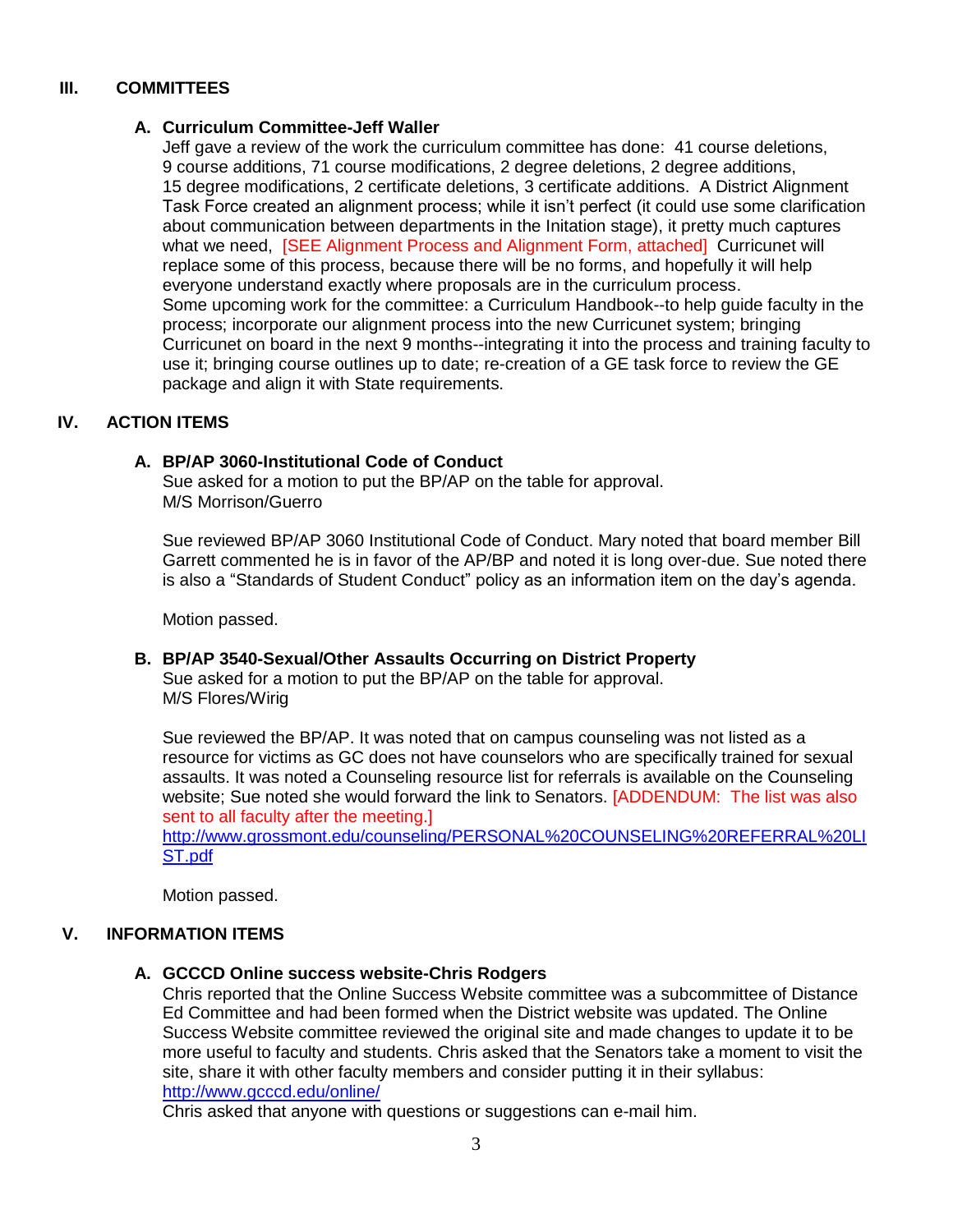#### **B. Distance Ed Plan-Janet Gelb & Kerry Kilber**

Janet introduced the draft Distance Ed Plan. She reported the draft needed to go through the various constituency groups prior to being adopted. Kerry explained that the DE Plan was a set of objectives and goals for DE. Some discussion followed; a few items mentioned were:

- Under objectives item "E"; some were concerned about awarding certificates or attaching any requirement to teaching online. Kerry noted that these items were already changed, but those changes didn't make it into this draft.
- Under objective item "I" incentives for faculty developing online courses; this item is still under discussion and might involve professional development credit.

Denise noted that spots are still available for the June 4-July 13 online course ""Developing an Online Course." Kerry and Janet noted the DE Plan would return as an action item and asked the Senators to consider whether or not it should be included in the Tech Plan or remain separate.

#### **C. New and Revised Board Policies and Administrative Procedures**

BP/AP 4020 Program, Curriculum & Course Development BP/AP 4102 Occupational/Vocational Technical Programs BP/AP 4105 Distance Education BP/AP 4260 Prerequisites and Co-requisites BP/AP 5010 Admissions and Concurrent Enrollment BP/AP 5500 Standards of Student Conduct

Sue reviewed each of the BP/AP's noting the updates, changes and new items. BP/AP 4260 is still under discussion about whether to include content review with statistical validation for cross-discipline pre-requisites and co-requisites.

In closing Sue commented that the process for working with Dr. Rocky Young as an independent reviewer was created in order to create a transparent and fair system for allocation of funds.

Meeting Adjourned at 12:10 pm Next meeting is scheduled for May 7, 2012 at Griffin Gate 11:00-12:20pm

The Academic Senate minutes are recorded and published in summary form. Readers of these minutes must understand that recorded comments in these minutes do not represent the official position of the Academic Senate. The Academic Senate expresses its official positions only through votes noted under "Action."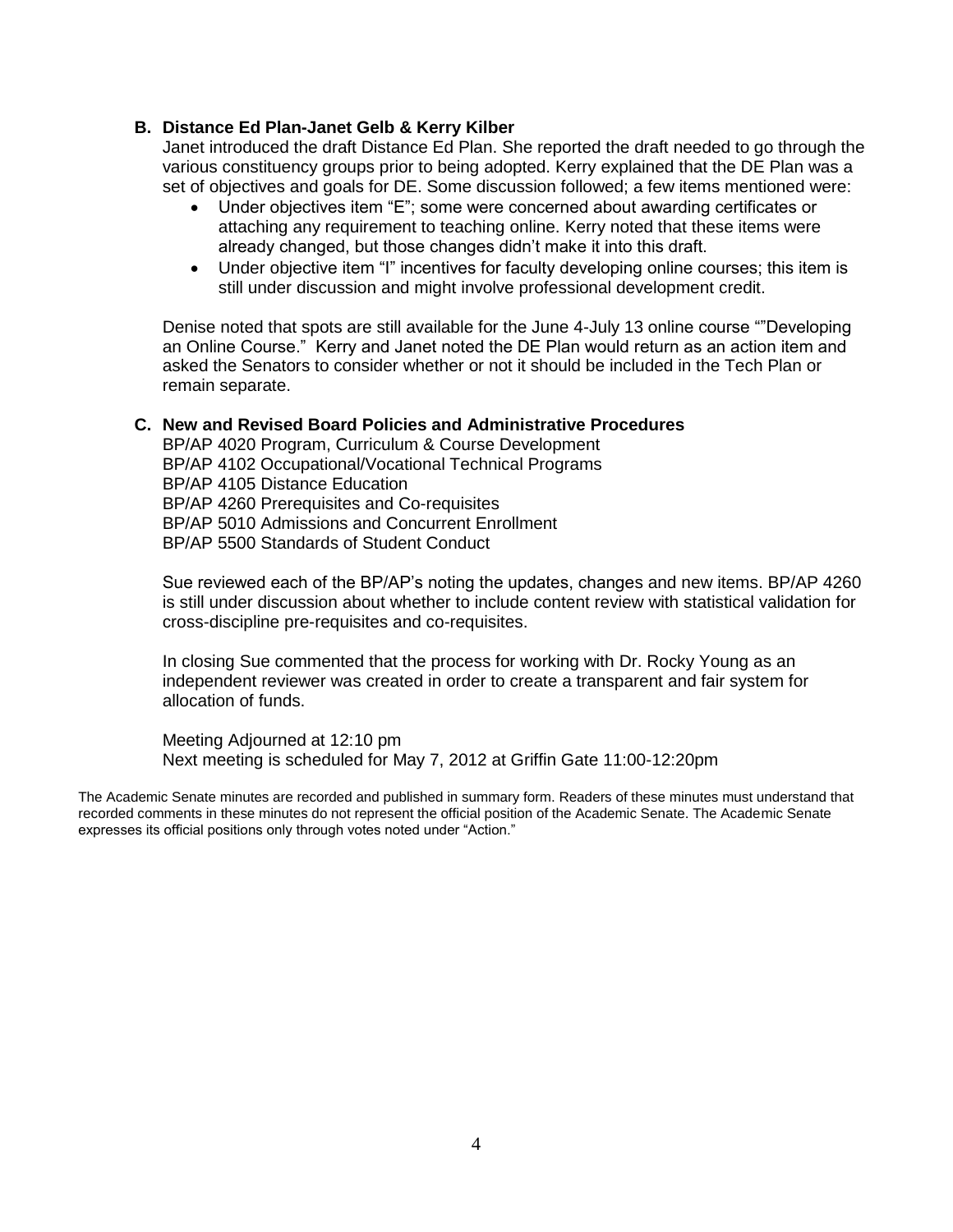### (President's Report Item)

### **Suggested Formula Goals for any allocation formula**

- 1. **Treat all three sites fairly** Treat the colleges with equity so the colleges can each maintain an appropriate level of instruction, student and support services taking into account the size of the institutions both current and in the future. Treat the district fairly so they can maintain the appropriate level of services that the colleges, community and Governing Board expect. It should avoid off the top allocations which treat individual sites inequitably.
- 2. B**e adaptable** The formula should work appropriately in times of growth and in times of reduction. It should take into account the actual structure cost increases all sites realize each year regardless of the fiscal turbulence of the state economy.
- 3. **Encourage and reward prudent stewardship** The formula should be built to encourage and reward fiscally prudent and efficient expenditure of funds. Colleges should retain ending balance funds to allocate towards critical strategic planning initiatives and projects identified through the shared governance processes. By allowing the retention of funds, efficiencies are encouraged and rewarded.
- 4. **Encourage and Reward an entrepreneurial spirit**. The formula should be built to support and reward entrepreneurialism at the sites giving freedom to seek and retain outside grants and additional income generated at the campus level.
- 5. **Easy to Understand** The formula should be easily understood and explained. It should follow state model recommendation while taking into consideration the goals of the previous 4 bullet points.

### **Summary of Stated Issues with Current GCCCD Allocation Formula**

**Both Grossmont and Cuyamaca have problems with the current allocation formula. For one thing, it is massively convoluted and difficult to understand. The following items are from Grossmont's perspective only and do not include Cuyamaca's goals for a growing, self-sustaining institution. This list also touches upon unexpected outcomes of the formula. Some may not be possible to address, but the hope is that a fair formula would take away issues that would pit the two colleges against each other.** 

### **Economy of scale, official and unofficial (or unintended)**

- Growth and COLA must be realized at Adopted Budget time. Once adopted budget is set, there is no mechanism to retroactively go back to adjust. This has hurt in times when the state is late in announcing growth or COLA.
- The \$607,000 is over the difference between the college size step allocation increases of \$500,000.
- Staffing allocation of \$1,200,000 per site actually results in an unofficial economy of scale by which Grossmont partially funds Cuyamaca's staffing plan.
- Through an aggressive expansion of one campus, funds allocated for classroom maintenance that are allocated by sq. ft. have shifted. There is no accounting for age and usage differences
	- o Grossmont has 378,947 asf which equals 28.6 asf per FTES, or 31.9 asf per goal FTES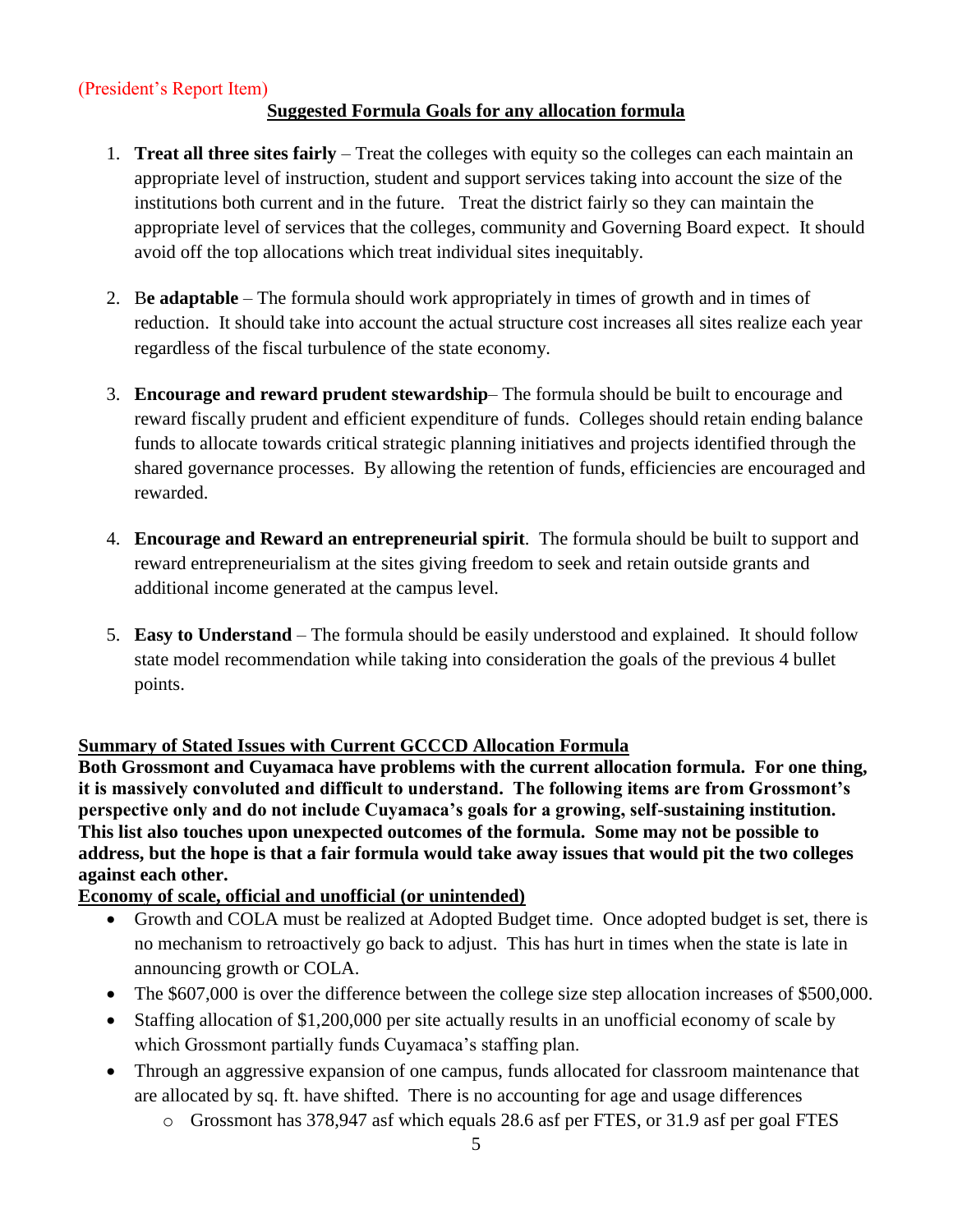- o Cuyamaca has 331,329 asf which equals 61.6 asf per total FTES, or 63 asf per goal FTES
- While there is an economy of scale for funding there is no adjustment for the discrepancies of managing and running a larger institution in some areas.

### **Allocation of district wide costs**

- Grossmont funds maintenance of district buildings.
- Grossmont funds custodial and other operational staff services for district buildings.
- Grossmont funds the utility costs for the district buildings and the district I.S.'s infrastructure power needs of running and cooling the district wide server farm 24/7.

### **Allocation of income**

- FTES allocated using a blended rate, not using the state rate for credit and non-credit classes. This has caused imbalances and contributed to inequities in times of growth and contraction.
- Grossmont College has 69.34% of the work load and received 59.44% of the income; Cuyamaca produces 30.66% of the work and received 26.35% of the income.
- Costs allocated by total FTES (Grossmont pays 70.33% of district wide costs to Cuyamaca's 29.67%), but income is allocated by resident FTES (Grossmont receives 69.34% to Cuyamaca's 30.66% of the income prior to funding district and dedicated income)
- Grossmont receives less net allocation per goal FTES even with dedicated income included
	- o Grossmont \$4,828 per goal FTES
	- o Cuyamaca \$5,074 per goal FTES
- Currently there is no accounting for cost intensive programs such as Nursing, CVT, Anesthesiology, Automotive, Ornamental Horticulture, etc.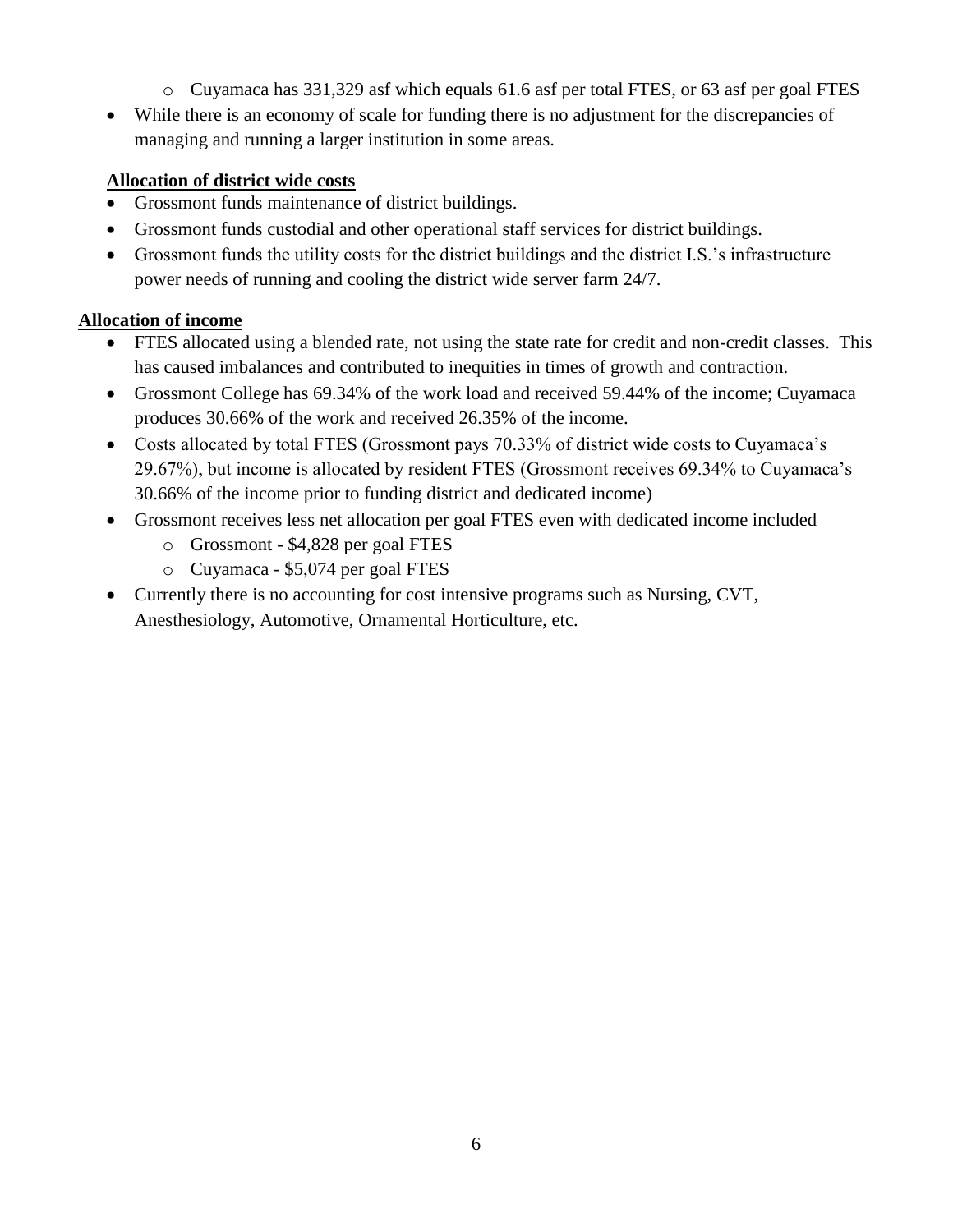### (III A: Curriculum Report)

### **ALIGNMENT PROCEDURES FOR COURSES AT GROSSMONT AND CUYAMACA COLLEGES**

- **STEP 1:** Before developing a course outline, notify the other institution of your intent to develop the course by using the Curriculum Initiation Notification Form.
- **STEP 2:** Using the following guidelines, identify your intent from the following selections:
	- o Course additions for programs that exist at both colleges
		- If the other college already has the course, then
			- Submit a Course Alignment Verification Form
				- The initiating department will be responsible for including the course outlines from each college when curriculum packets are submitted to the appropriate dean.
		- $\blacksquare$  If the other college does not already have the course, then
			- Submit a Curriculum Development Letter of Intent
	- o Course modifications for programs that exist at both colleges
		- If the other college also has the course, then
			- Submit a Course Alignment Verification Form
			- The initiating department will be responsible for including the course outlines from each college when curriculum packets are submitted to the appropriate dean.
		- If the other college does not already have the course, then
			- Submit a Curriculum Development Letter of Intent
	- o Course deletions for programs that exist at both colleges
		- Submit a Curriculum Development Letter of Intent
	- o Course additions, modifications, and deletions for programs that exist at one college
		- No action needed beyond the local college curriculum approval process
- **STEP 3:** All curriculum alignment items requiring action from both curriculum committees must be approved by both committees prior to being sent forward as part of the Governing Board curriculum docket item.

### **MEDIATION PROCESS FOR FACILITATING ALIGNMENT ISSUES**

When alignment issues arise that cannot be resolved by the discipline faculty, their chairs/coordinators, and their counterparts at the other college, the following process will be used to address the situation:

- 1. The faculty initiator will send an email detailing the alignment issue to the Curriculum Committee cochairs, pertinent deans, and department chairs in both colleges.
- 2. Upon receipt of the email the Curriculum Committee co-chairs at the initiating college will begin a dialog with all appropriate stakeholders to facilitate a resolution of the alignment issue.
- 3. If successful, the recommendations for resolving the issue will then go through the usual procedures for curriculum approval to ensure that there are no unforeseen or negative consequences for students or college processes. When both curriculum Committees have voted to approve the recommendations, they will be forwarded to the Governing Board as part of the curriculum docket item.

In the event that this mediation fails to resolve the conflict, the proposed addition or modification will be withdrawn and the already existing course will remain in place.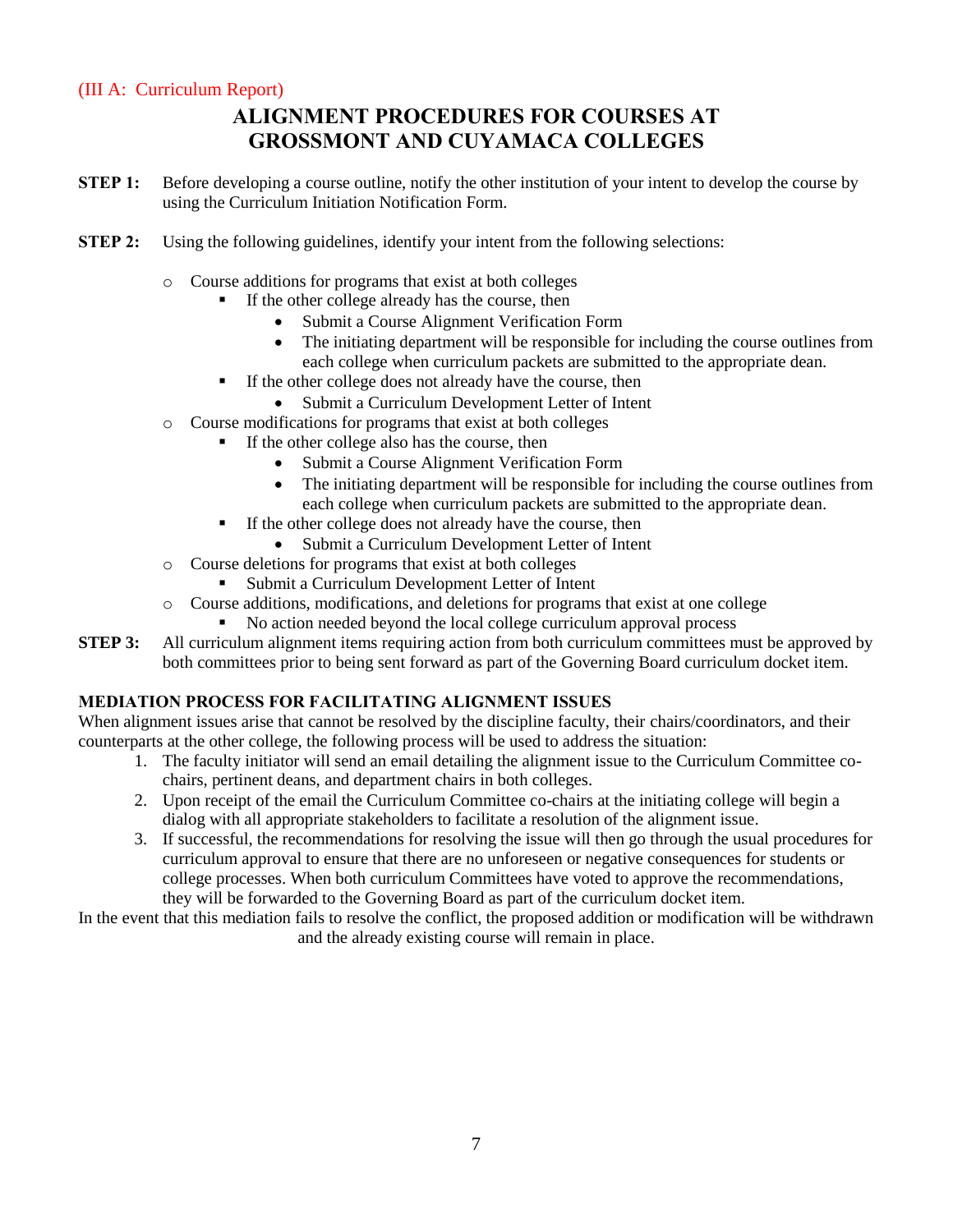### **COURSE ALIGNMENT CRITERIA**

#### **IDENTICAL ITEMS:**

- Subject
- Subject number
- Units
- Hours
- $\bullet$  Title
- Prerequisites or co-requisites
- Degree applicable/non-degree applicable status
- Baccalaureate/Basic Skills designation
- General Education designation request

### **VERY SIMILAR ITEMS:**

- Recommended Preparation
- Course Description
- Course Objectives
- Course Content

### **VARIABLE ITEMS:**

- Instructional Facilities
- Method of Instruction
- Method of Evaluation
- Outside Class Assignments
- Required Text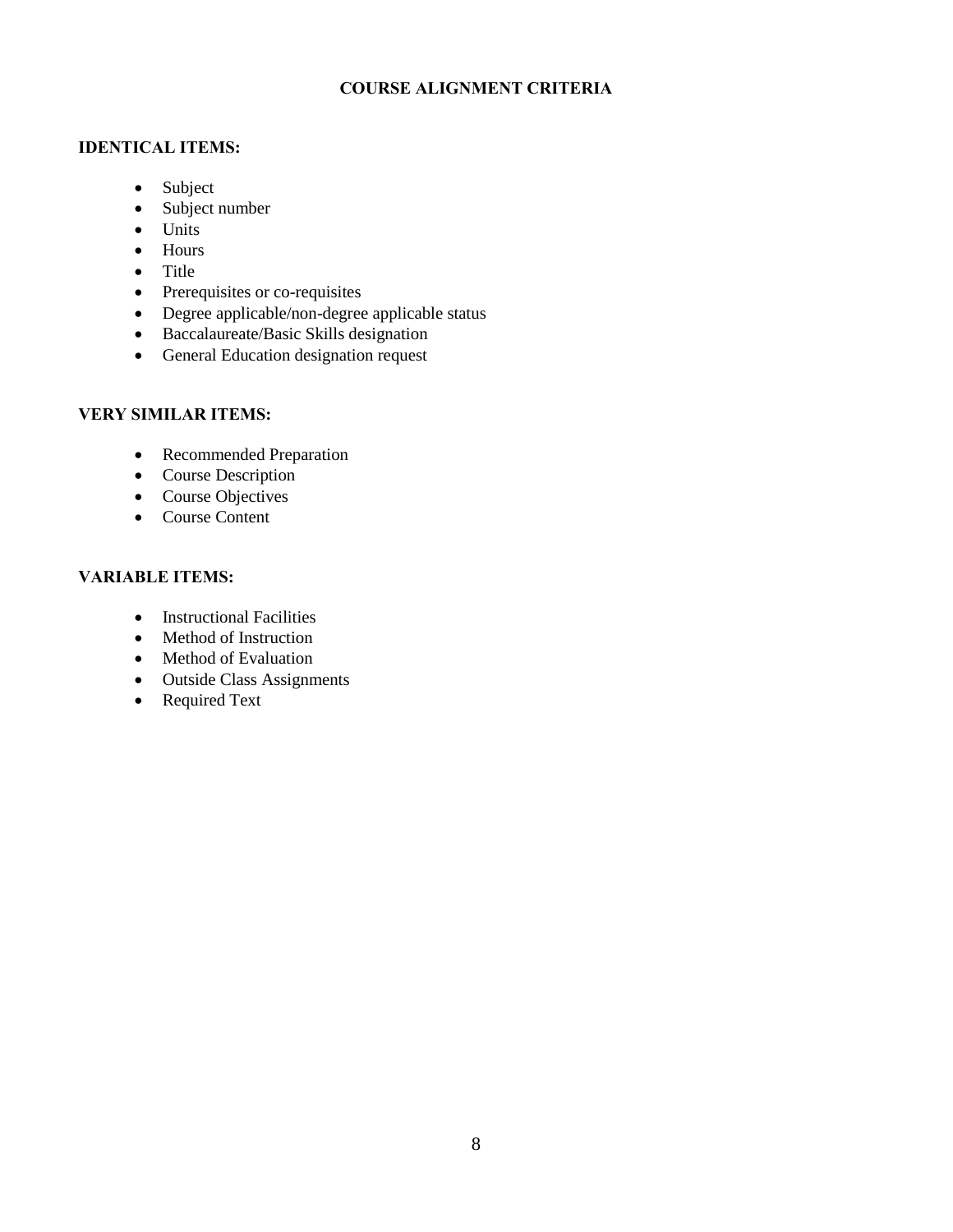## **COURSE ALIGNMENT VERIFICATION FORM**

| Date:      | Initiator:    | Cuyamaca               |
|------------|---------------|------------------------|
| Course No. | Course Title: | Grossmont <sup>1</sup> |

Date submitted to the Curriculum Committee

Г

| <b>ALIGNMENT CRITERIA</b>                      |                                |
|------------------------------------------------|--------------------------------|
| <b>Identical Components</b>                    | <b>Very Similar Components</b> |
| Subject                                        | Recommended Preparation        |
| <b>Subject Number</b>                          | <b>Course Description</b>      |
| Units                                          | <b>Course Objectives</b>       |
| Hours                                          | <b>Course Content</b>          |
| Title                                          |                                |
| Prerequisite                                   |                                |
| Co-requisite                                   |                                |
| Degree applicable/non-degree applicable status |                                |
| Baccalaureate level designation                |                                |
| General Education designation request          |                                |
| <b>Basic Skills designation</b>                |                                |

#### **VERIFICATION STATEMENT:**

**We, the undersigned, verify the course alignment criteria have been met (space for comments as needed on back).** 

| Cuyamaca Faculty Initiator/Counterpart           | Date | <b>Grossmont Faculty Initiator/Counterpart</b>           | Date |
|--------------------------------------------------|------|----------------------------------------------------------|------|
| Department Chair/Coordinator<br>Cuyamaca College | Date | Department Chair/Coordinator<br><b>Grossmont College</b> | Date |
| Name of Department, Cuyamaca College             |      | Name of Department, Grossmont College                    |      |
| Articulation Officer, Cuyamaca College           | Date | Articulation Officer, Grossmont College                  | Date |
| Dean, Cuyamaca College                           | Date | Dean, Grossmont College                                  | Date |
| Vice President, Cuyamaca College                 | Date | Vice President, Grossmont College                        | Date |